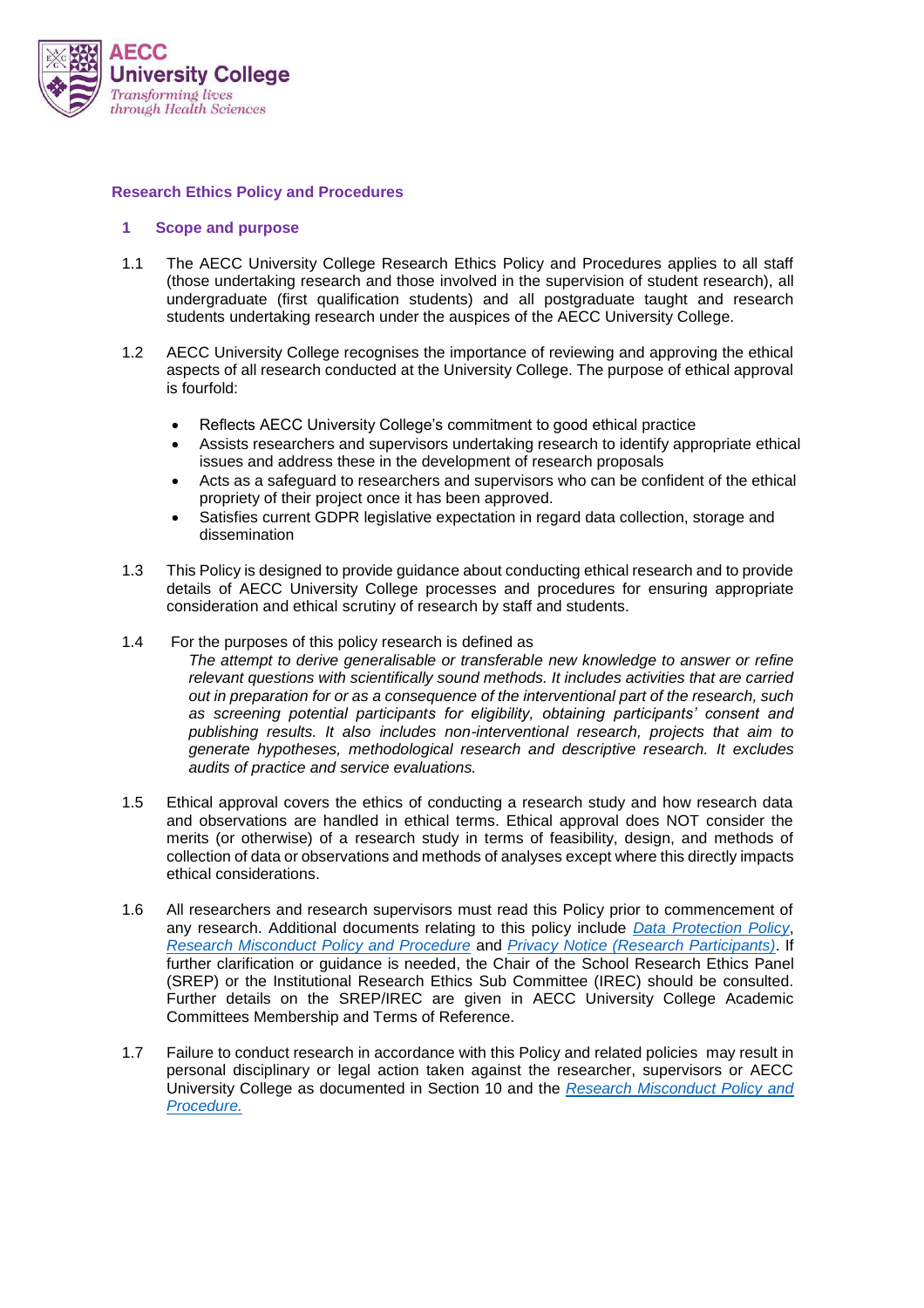## **2 Key Responsibilities**

- 2.1 This document is part of AECC University College's Academic Regulations, Policies and Procedures which govern the College's academic provision.
- 2.2 Responsibility for drafting and reviewing research ethics policies and procedures as set out in this document lies with the **Research and Innovation Committee** with delegated authority to SREP/IREC who are also responsible for implementation of these policies.
- 2.3 For the purposes of ethical approval, AECC University College is designated as the **SPONSORING** organisation. The UK policy framework for health and social care research states that a sponsor is an *"individual, organisation or partnership that takes on overall responsibility for proportionate, effective arrangements being in place to set up, run and report on a research project"*
- 2.4 The **SPONSOR** has overall responsibility for the research, including:
	- a) Identifying and addressing poorly designed or planned research and poor-quality research proposals, protocols and applications and ensuring that research proposals and protocols
		- i. consider systematic reviews of relevant existing research evidence and other relevant research in progress,
		- ii. make appropriate use of patient, service user and public involvement and
		- iii. are scientifically sound (e.g., through independent expert review), safe, ethical, legal and feasible and remain so for the duration of the research, taking account of developments while the research is ongoing
	- b) Satisfying itself that the investigators, research team and research sites are suitable
	- c) Ensuring that roles and responsibilities of the parties involved in the research and any delegation by the sponsor of its tasks are agreed and documented
	- d) Ensuring adequate provision is made for insurance or indemnity to cover liabilities which may arise in relation to the design, management and conduct of the research project
	- e) Ensuring appropriate arrangements are made for making information about the research publicly available before it starts; agreeing appropriate arrangements for making data accessible, with adequate consent and privacy safeguards, in a timely manner after it has finished; and ensuring arrangements for information about the findings of the research to be made available, including, where appropriate, to participants
	- f) Ensuring that, where expected or required, the research has approval from a research ethics committee and any other relevant approval bodies before it begins
	- g) Verifying that regulatory and practical arrangements are in place, before permitting the research to begin in a safe and timely manner;
	- h) Putting and keeping in place arrangements for adequate finance and management of the research project, including its competent risk management and data management
	- i) Ensuring that effective procedures and arrangements are kept in place and adhered to for reporting and for monitoring the research, including its conduct and the ongoing suitability of the approved proposal or protocol in light of adverse events or other developments.

AECC University College can, when requested provide a **SPONSORSHIP** letter and any other documents such as confirmation of appropriate indemnity insurance where necessary and requested.

2.5 Where ethics approval has been granted through another body/organisation who provide a sponsorship role external to AECC University College, but the data is to be collected at AECC University College, a **GATEKEEPER** letter will normally be provided to the organisation providing ethical approval by AECC University College to allow data collection. For the purposes of this policy and in relation to gatekeeper roles a research site will be defined as on the Parkwood Road or Garnett campuses.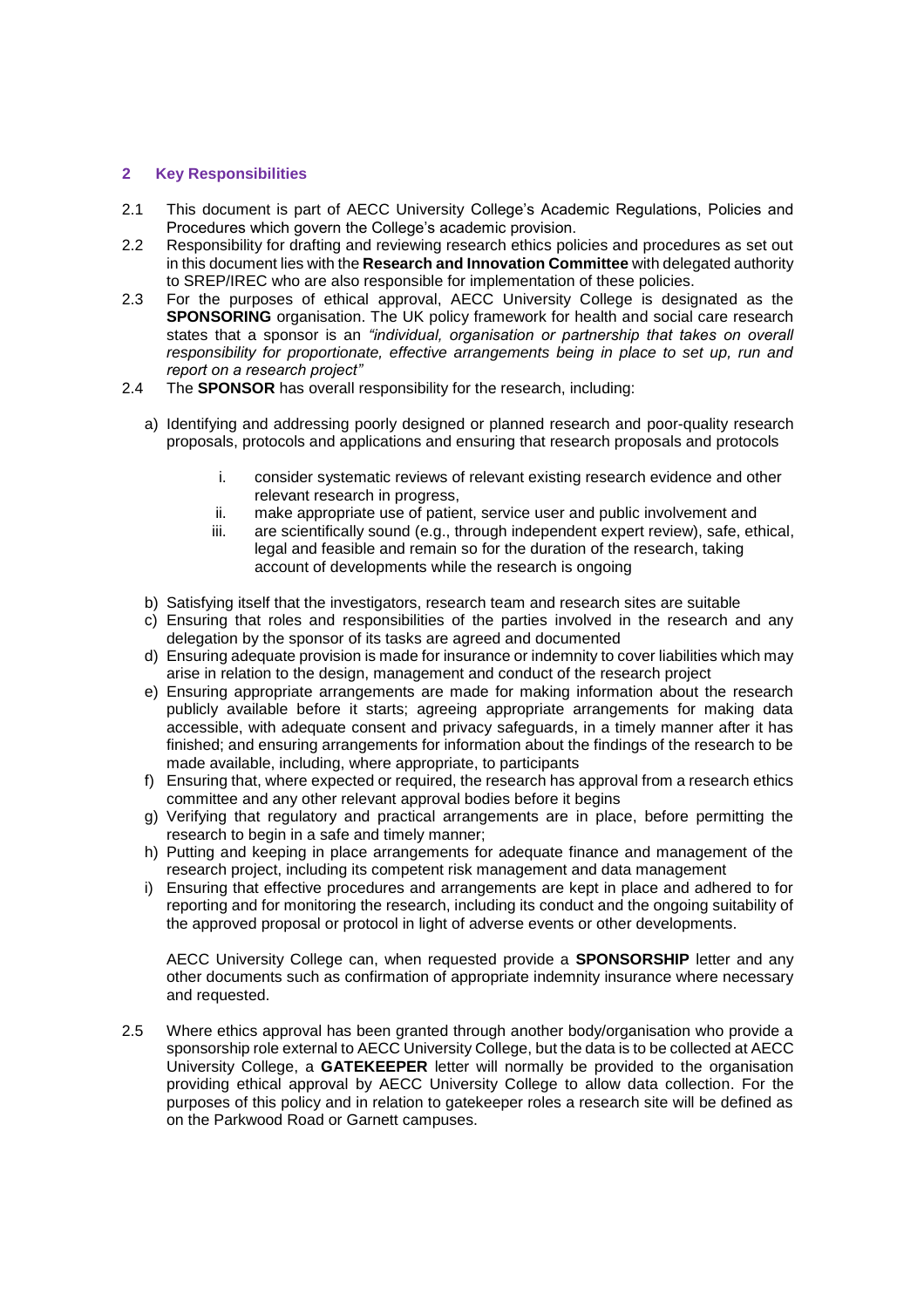

## **3 Research Ethics Principles**

- 3.1 Research should be designed, reviewed and undertaken to ensure integrity, value and quality.
- 3.2 Research should be undertaken in accordance with commonly agreed standards of good practice which include the concept of 'beneficence' (do positive good) and 'non- maleficence' (do no harm).
- 3.3 Participants should be fully informed about the purpose, methods and intended possible use of the research. Section 7 provides detailed guidance on informed consent.
- 3.4 Researchers should respect the human participants involved in their research as persons of worth whose participation is a matter of their autonomous choice (Section 7.4 provides further guidance on research on participants who lack the capacity to consent). The process of securing informed consent upholds the principle of respecting autonomy, and the Dignity, Diversity and Equality (DDE) principles and practice as detailed in the University College's DDE [Policy.](https://public.aecc.ac.uk/files/01.%20Administration/03.%20Staff%20Information/9.%20Dignity%20Diversity%20and%20Equality/Dignity%20Diversity%20and%20Equality%20Policy.pdf)
- 3.5 Research participants must normally participate voluntarily, free from coercion. Notwithstanding, incentive payments are permissible as long as they are not so excessive as to lead to poor judgement about potential risks and there is a clear rationale for such payment including how and when the payments will be made.
- 3.6 Researchers must consider the physiological, psychological, social, political and economic impact of their research on participants. Efforts must be made to protect participants against physical, mental, emotional, economic or social injury in order to ensure, as far as possible, that no harm comes to them as a result of being involved in the study.
- 3.7 The confidentiality of information supplied by participants must be respected. Any limits to confidentiality must be explained to participants. (see 3.9)
- 3.8 Issues of anonymity and anonymisation of results should be fully considered, and where personal disclosure or identification is likely, this must be discussed with the participants and their specific consent to this obtained. Pseudonyms do not always protect anonymity and researchers need to ensure other personal information is not given that could make the participant identifiable.
- 3.9 All research data collection and processing must comply with the General Data Protection Regulation (see guide here [https://ico.org.uk/for-organisations/guide-to-data](https://ico.org.uk/for-organisations/guide-to-data-protection/guide-to-the-general-data-protection-regulation-gdpr/)[protection/guide-to-the-general-data-protection-regulation-gdpr/\)](https://ico.org.uk/for-organisations/guide-to-data-protection/guide-to-the-general-data-protection-regulation-gdpr/). For the purposes of collecting and processing research data, AECC University College would normally operate under the lawful basis of *necessary for the performance of a task carried out in the public interest or in the exercise of official authority vested in the University College.*
- 3.10 The health and safety of researchers and participants should be considered in the design and execution of research projects.
- 3.11 Research outcomes should be disseminated in a manner which makes them accessible to participants.
- 3.12 The independence of the research outcomes must be ensured. External sources of funding and any potential conflict of interest must be declared during the ethical approval process, and in the information to participants.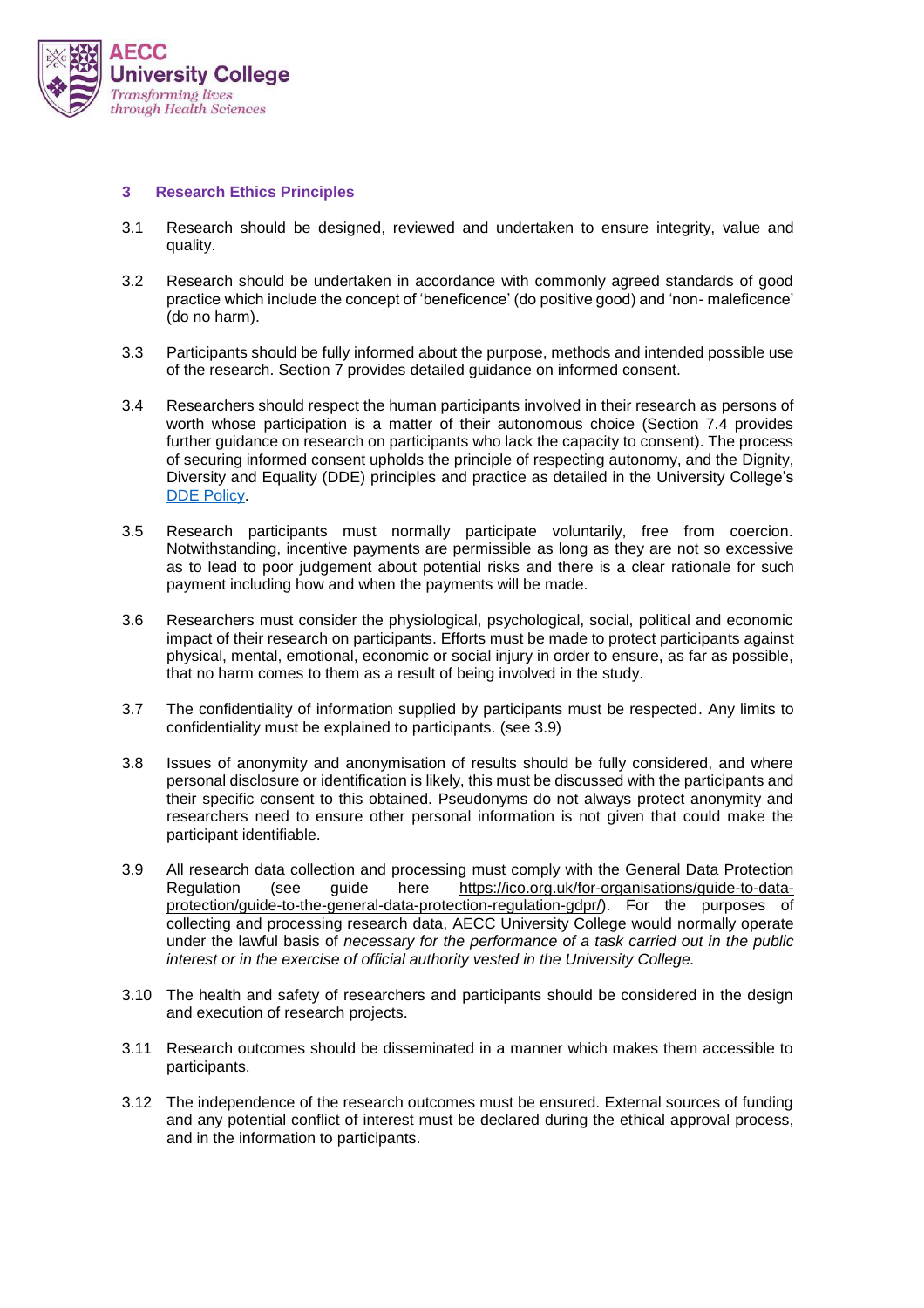3.13 Failure to comply with the terms of ethical approval for a research project, or failure to seek further approval if required, may lead to action under AECC University College's [Research](https://public.aecc.ac.uk/files/01.%20Administration/03.%20Staff%20Information/1.%20Staff%20Handbook,%20Policies%20and%20Procedures/Research%20Misconduct%20Policy%20and%20Procedure.pdf)  [Misconduct Policy and Procedure.](https://public.aecc.ac.uk/files/01.%20Administration/03.%20Staff%20Information/1.%20Staff%20Handbook,%20Policies%20and%20Procedures/Research%20Misconduct%20Policy%20and%20Procedure.pdf)

## **4 Research Ethics Definitions**

- 4.1 Research ethics are the moral principles guiding the planning and conduct of research. These include the following principals; *minimising the risk of harm, obtaining informed consent, protecting anonymity and confidentiality, avoiding deceptive practices, providing the right to withdraw*
- 4.2 Research with human participants should be taken in its broadest possible sense and includes questionnaires, observations and the use of materials derived from human participants as well as invasive or intrusive procedures. Thus, ALL research involving human participants requires ethical approval.
- 4.3 Types of research or activities requiring ethical approval include, but are not limited to, those listed below:
	- Staff Research: an agreed programme of research undertaken by a member of AECC University College staff
	- Postgraduate Doctorate Research Degrees: a research degree involving a programme of research undertaken by a postgraduate student registered at AECC University College or registered at another institution
	- Undergraduate and Postgraduate Taught Dissertations or Projects: a research programme for a project or dissertation undertaken by an undergraduate (including first qualification programmes) or postgraduate student at AECC University College.
- 4.4 If, after reading the [Guidance on Ethics Approval](https://aeccacuk-my.sharepoint.com/:w:/g/personal/dnewell_aecc_ac_uk/EaoVnzxPprFMoEbL0dTug8ABJ5sBTUDgipMuDcZ4K4kqrw?e=Pf2eKK) you are unsure if your study is considered as research, you should consult with a member of SREP/IREC or your supervisor for guidance and clarification. For the purposes of best practice, or where there is any doubt as to whether ethical approval should be sought, it is recommended that AECC University College's standard ethical procedures are followed (see Section 8). In the event that ethics approval is either not appropriate or necessary, this will be communicated through the either the SREP or IREC Panel (see section 8).

#### **5 Researcher Responsibilities**

5.1 Responsibility for obtaining ethical approval and ethical conduct of the study primarily rests with the researcher. The researcher (staff or student) is responsible for the following: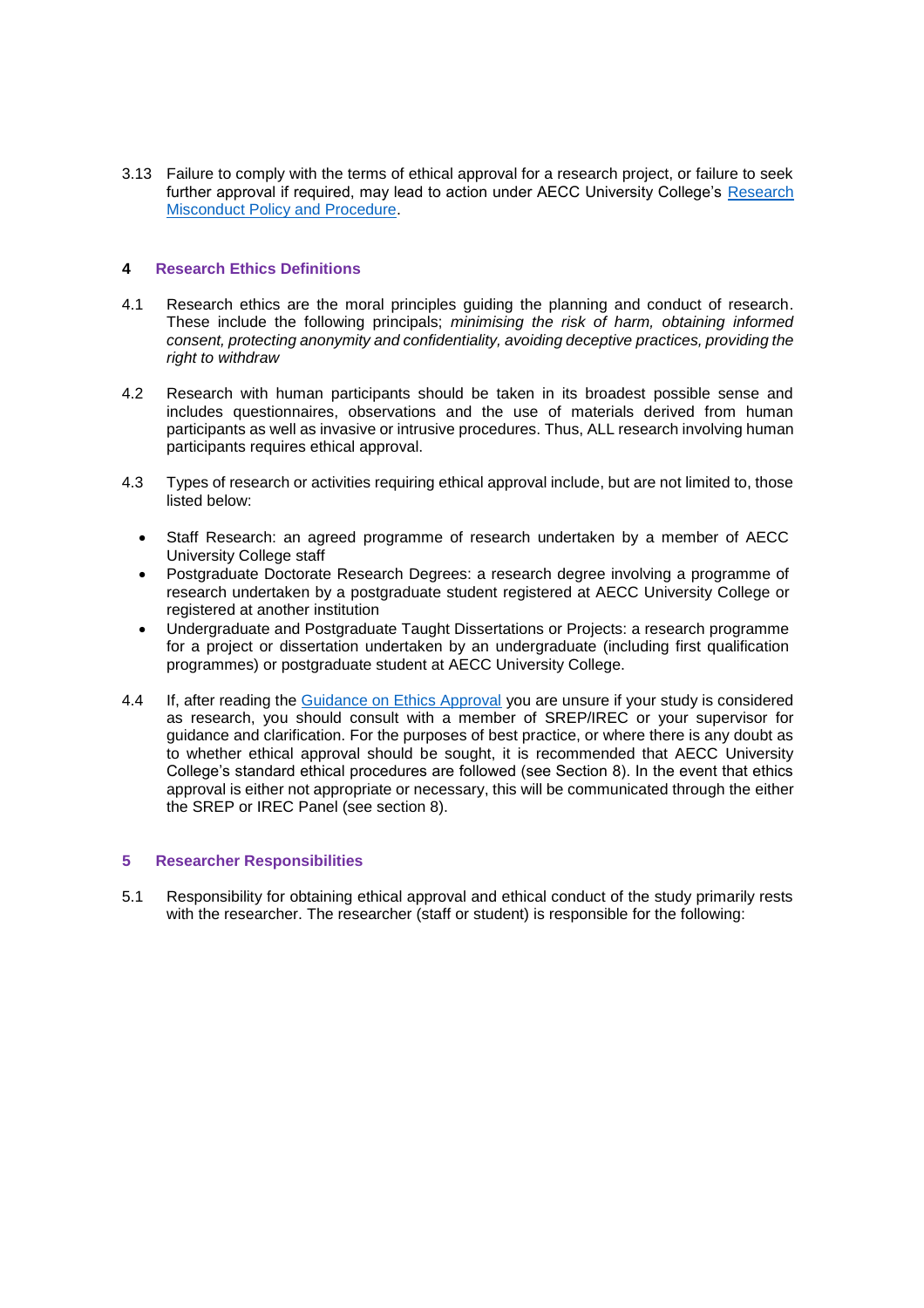

*Prior to commencing the research project, the researcher must*

- In the case of students, ensure you discuss the project with your supervisor prior to seeking ethical approval
- Read all appropriate Policies.
- Ensure compliance with any other additional requirements (such as those defined by GDPR, the NHS, external ethical processes (e.g., other universities or collaborative partners) and the law of the country within which the research is taking place). Where ethics approval is sought either through the NHS, or from external recognised ethics approval (e.g., other universities or bodies in the country in which the research is being conducted) then the on-line checklist stage of AECC University Colleges ethics process **must still be completed.**
- Complete the on-line AECC University Colleges Ethics Application and follow College procedures (see section 8).
- Obtain ethical approval **BEFORE** any recruitment of participants or data collection commences for the project as ethics approval cannot be sought retrospectively (i.e., after data collection has commenced)

*Throughout the research project, the researcher must*

- Operate in an ethical manner with due regard to the ethical considerations and other related AECC University College policies or statuary expectations or challenges relevant to the project;
- Operate within the provisions of the ethical approval granted;
- Ensure that where the scope or details of the research project changes, that such changes are discussed with a member of SREP, IREC or your supervisor to ensure the ethical approval you have been granted remains appropriate (**you must re-submit any modifications for ethical approval if changes to the research project mean that your previous ethical approval is no longer valid**).

*Following completion of the research project, the researcher must*

- Ensure dissemination of the findings is appropriate in terms of anonymity and confidentiality as laid out in your original ethical approval.
- 5.2 It is the researcher's responsibility to abide by the terms of the ethical approval given.
- 5.3 All researchers must take full responsibility for ensuring appropriate storage and security for all study information, including research data and consent forms. All stored data must comply with AECC University College [GDPR Data Protection Policy](https://aeccacuk-my.sharepoint.com/:b:/g/personal/dnewell_aecc_ac_uk/EbcT9O5LTqxPnivsDglCWsEBxmF66p0L96ptzVzGqxArDA?e=w3T3WK)
- 5.4 All research undertaken by staff or students must comply with the legal requirements of the UK, and/or the country of location of the research study.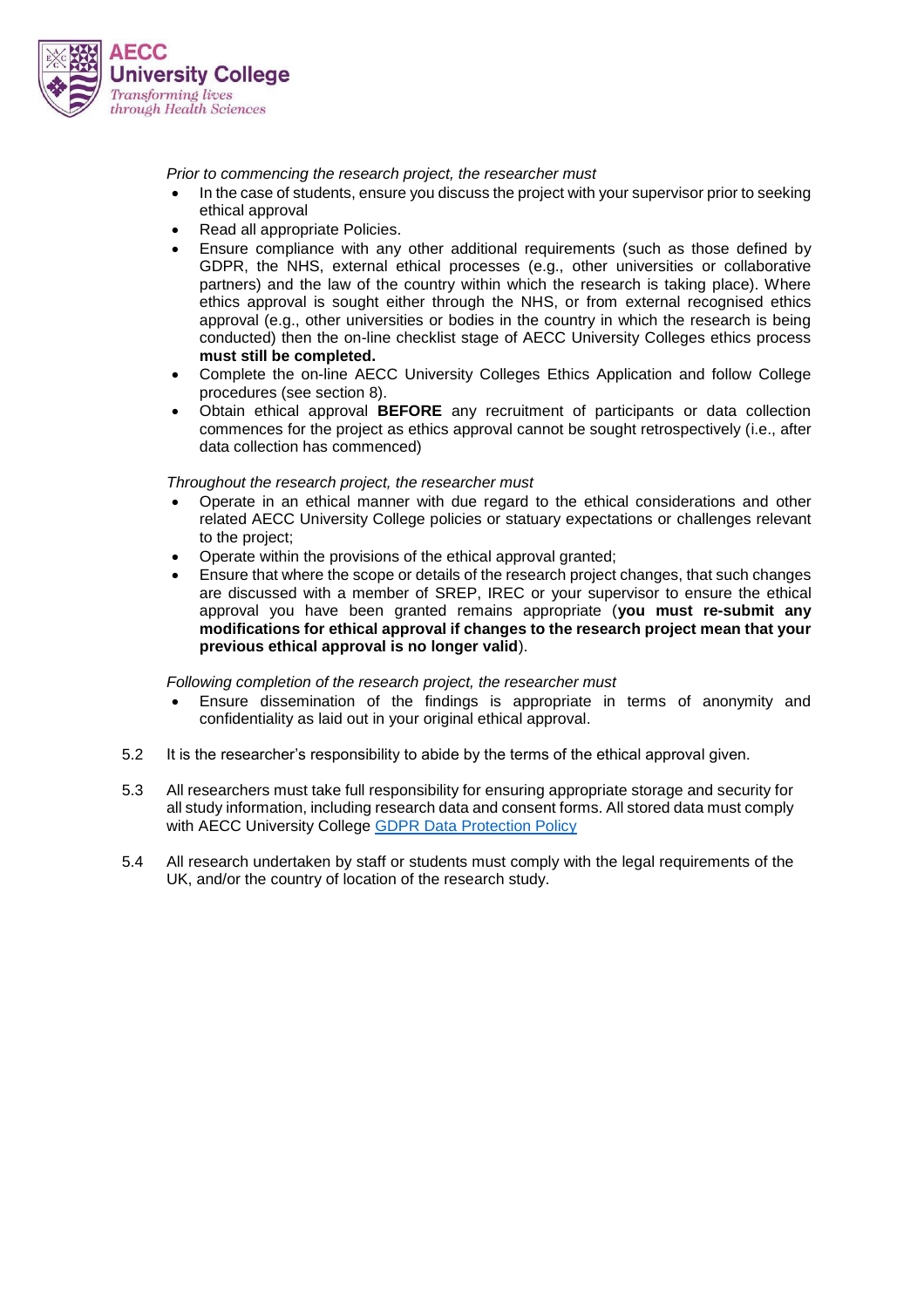# **6 Ethics panels and supervisor responsibilities**

- 6.1 It is the responsibility of **the SREP/IREC** to determine whether a research project is ethically sound and grant approval based on the following:
	- That every effort has been made to protect participants against harm and injury as a result of being involved in the study
	- That participants are appropriately, clearly and fully informed of what is involved should they agree to participate, and their rights in agreeing or refusing to participate
	- That informed consent to participate is appropriately obtained, and that no coercion is brought to bear
	- That participants are appropriately protected with reference to anonymity and disclosure (confidentiality) of their data, both in terms of its storage and its use**.** See AECC University College [GDPR Data Protection Policy,](https://aeccacuk-my.sharepoint.com/:b:/g/personal/dnewell_aecc_ac_uk/EbcT9O5LTqxPnivsDglCWsEBxmF66p0L96ptzVzGqxArDA?e=w3T3WK) and [Privacy Notice \(Research Participants\).](https://aeccacuk-my.sharepoint.com/:b:/g/personal/dnewell_aecc_ac_uk/EdNJDPfHoRVJuffRlqfZfREBhfmoYsHLNbfZuy8GkW0ztw?e=wQ6dDH)
	- That information is provided on how any data obtained as part of the study are eventually destroyed (see AECC University College [GDPR Data Protection Policy](https://aeccacuk-my.sharepoint.com/:b:/g/personal/dnewell_aecc_ac_uk/EbcT9O5LTqxPnivsDglCWsEBxmF66p0L96ptzVzGqxArDA?e=w3T3WK) and [Privacy Notice](https://aeccacuk-my.sharepoint.com/:b:/g/personal/dnewell_aecc_ac_uk/EdNJDPfHoRVJuffRlqfZfREBhfmoYsHLNbfZuy8GkW0ztw?e=wQ6dDH)  [\(Research Participants\)](https://aeccacuk-my.sharepoint.com/:b:/g/personal/dnewell_aecc_ac_uk/EdNJDPfHoRVJuffRlqfZfREBhfmoYsHLNbfZuy8GkW0ztw?e=wQ6dDH) 8.1 )
- 6.2 Supervisors overseeing research studies have a responsibility to discuss research ethics with their student(s) at the design stage and ensure the student submits an on-line Ethics Application in all cases. Post submission online, supervisors will be required to digitally approve the student's Ethics Application after the on-line ethics screening stage (See Appendices 1-3)

## 7 **Informed consent**

7.1 Informed consent entails giving sufficient information about the research and ensuring that there is no explicit or implicit coercion so that prospective participants can make an informed and free decision on their possible involvement (see also 3.5).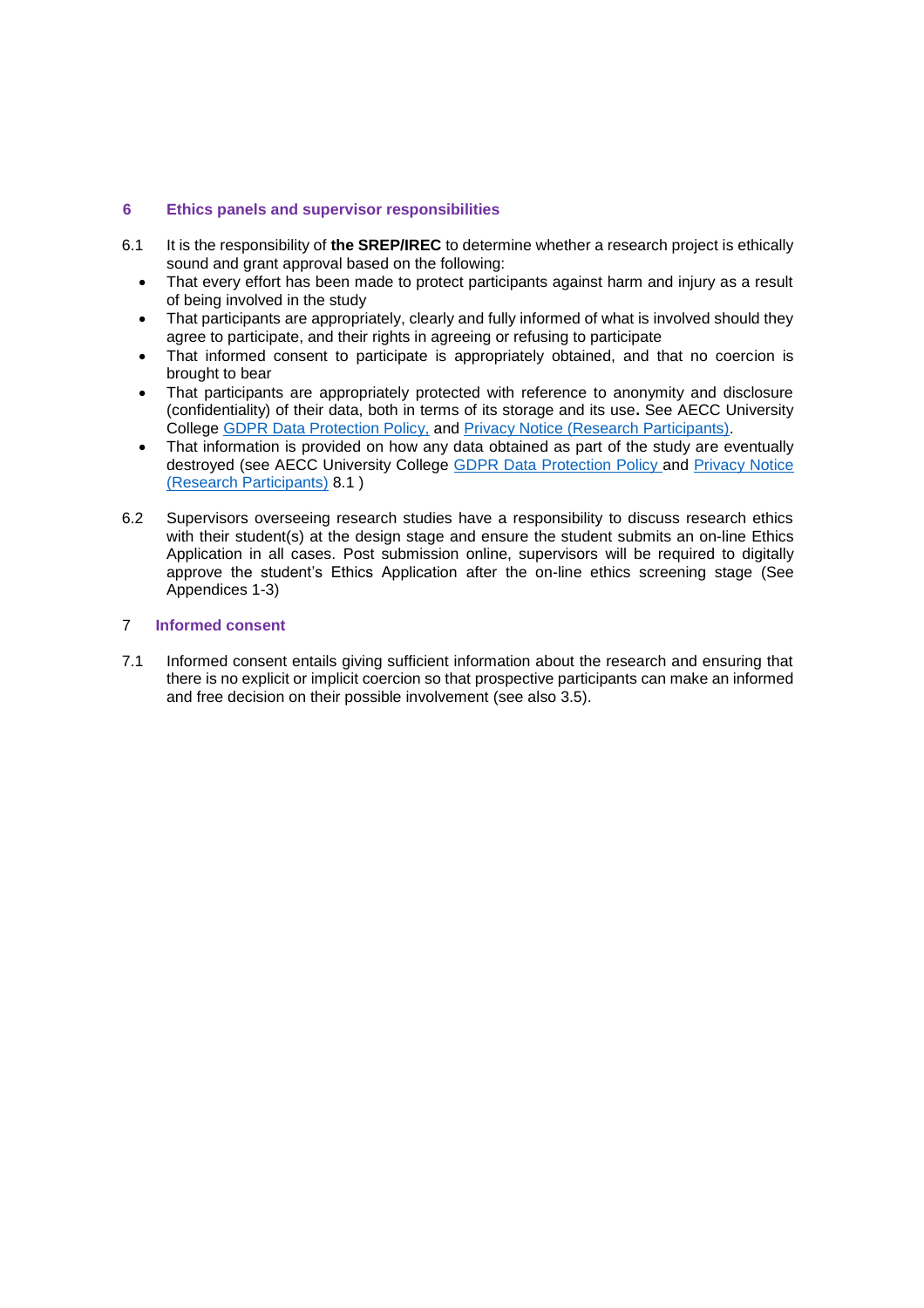

- 7.2 The quality of the consent obtained is critical to its validity. The onus is on the researcher to ensure that the consent is freely given and fully informed. The quality of the consent is affected by a number of factors, these being: the format of the record of consent, the competence and capacity of the participant to give consent, and the clarity of the information provided to the participant.
	- Wherever possible a signed consent form should be obtained. If written consent is not possible, oral consent can be given after the researcher has read out the details of the consent form and information sheet. This should be witnessed by a second person
	- There are a number of circumstances where the competence and/or capacity of participants is absent or compromised. Normally such instances of research will be addressed in the initial screening process of AECC University College Ethics System. Such circumstances typically fall within the following categories; however, this list is not exhaustive, and researchers should independently consider the issues of competence and capacity for all participant groups before submission to the system.
	- Children (under 16) and young people (under 18): If children are involved in a research study, they should be included in key aspects of the process of consent (e.g., have information on the study explained in terms they are able to understand). The child's parent/legal guardian must be informed and give their consent to participate in the study. Further more detailed guidance can be found here [Research with Children and Young](https://www.invo.org.uk/wp-content/uploads/2016/01/involvingcyp-tips-keyissues-January2016.pdf)  [People](https://www.invo.org.uk/wp-content/uploads/2016/01/involvingcyp-tips-keyissues-January2016.pdf)
	- Adults lacking capacity to consent to research: In the case of research with adults who lack capacity under the terms of the [Mental Capacity Act 2005,](https://www.legislation.gov.uk/ukpga/2005/9/contents) these projects must be reviewed by [National Research Ethics Service](https://www.hra.nhs.uk/about-us/committees-and-services/res-and-recs/research-ethics-service/) (NRES). Guidance on the Act states that researchers should assume that a person has capacity, unless there is proof that they do not have capacity to make a specific decision, and those potential participants must receive support to try to help them make their own decision. The potential participant has the right to disagree with the decisions that others (such as relatives or carers) might make.
	- Other vulnerable groups: There are many factors that may affect the ability of participants to freely give informed consent, for example institutional groups (e.g. employees, prisoners, patients) may feel coerced into taking part in research by the consent of the institutional authority to carry out research within their domain. Researchers should therefore ensure that members of an institutionalised group understand that the institutional consent places them under no greater obligation to participate in the research.
	- Other factors which may affect voluntariness: Voluntariness can be called into question when other pressures may be an influence, for example, when a researcher at an educational institution proposes to use students as participants in their research, or when researchers propose to pay participants more than their expenses and lost earnings. It is important that payment does not override the principles of freely given and fully informed consent. It is imperative that participants know, before they start the research, that they can withdraw from the study at any time without losing any payment.
	- In cases where significant cultural differences may affect understandings about the nature of informed consent the researcher should employ culturally appropriate methods to allow participants to make decisions to participate or to withdraw from the research process.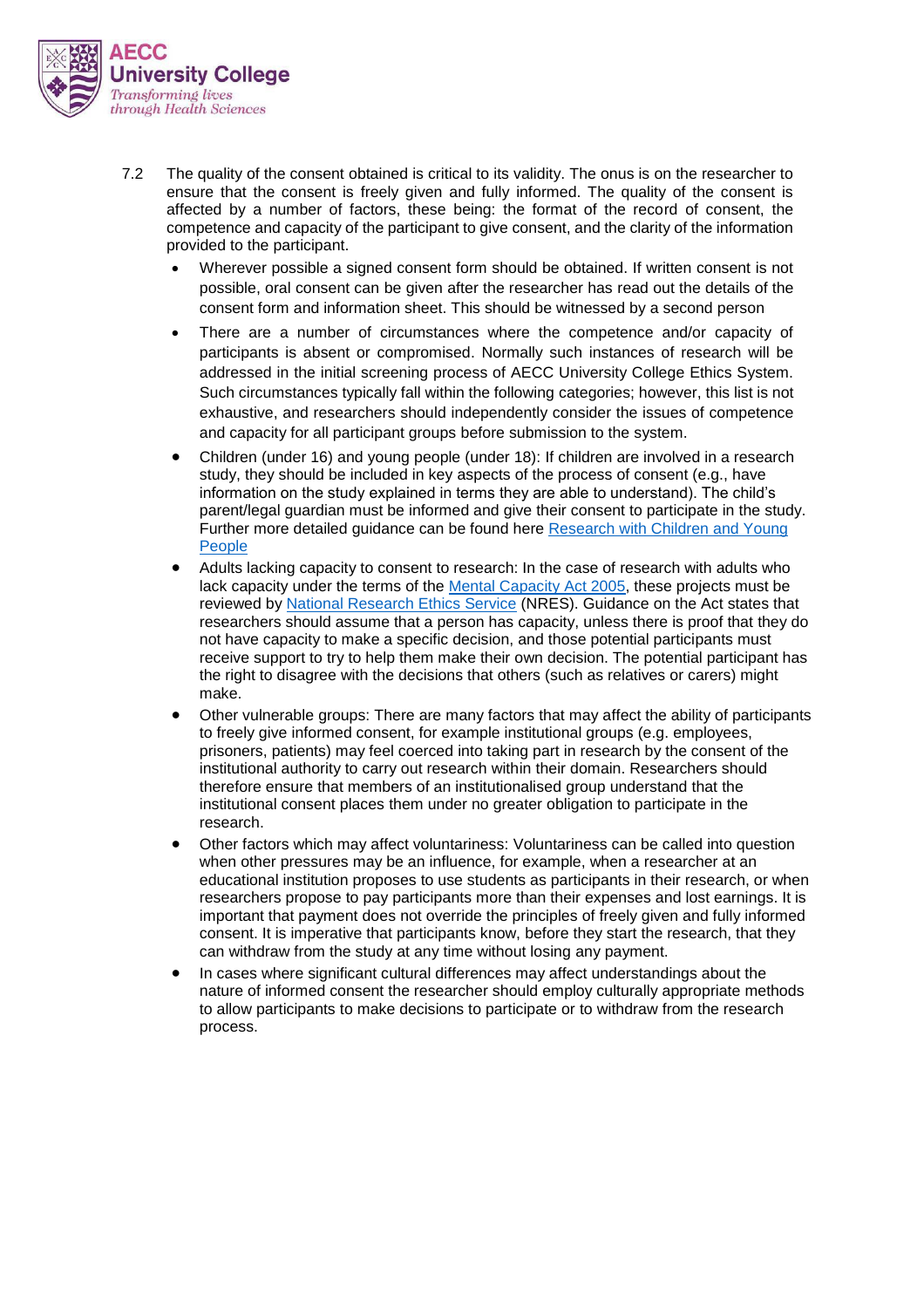- 7.3 Where the nature of the research is such that informing participants of some details before the work is carried out might render the results invalid, for example in some randomised controlled trials, there must be appropriate explanations following the study. In these circumstances, justification for this course of action is required to be submitted as part of the ethics process for approval to the School Research Ethics Panel (SREP) or the Institutional Research Ethics Sub Committee (IREC). Researchers must provide convincing reasons why such research should proceed without the necessary informed consent.
- 7.4 Participants should be provided with an information sheet which outlines in layman's terms the purpose of the research, potential hazards, any discomfort participation may entail, emphasise the right to withdraw from the study, state their rights under the Data Protection Act 2018 (DPA 2018), provide researcher contact details and indicate the period of data retention (see *[Privacy Notice \(Research Participants\)](https://aeccacuk-my.sharepoint.com/:b:/g/personal/dnewell_aecc_ac_uk/EdNJDPfHoRVJuffRlqfZfREBhfmoYsHLNbfZuy8GkW0ztw?e=wQ6dDH)*.
- 7.5 Participants should also sign a consent form. This does not apply to survey research however, which by its return is accepted as an expression of consent to participate. Covert studies are exempt from providing information sheets and consent forms for participants. A document on how to prepare a participant information sheet and a sample consent form are available under separate cover to this policy [\(How to Prepare Your Participant Information](https://aeccacuk-my.sharepoint.com/:w:/g/personal/dnewell_aecc_ac_uk/Ef6NyLCy4-BPuwDWagMjPbABZmBeOwQRvesHqRSH_BZIgw?e=LcEen0)  [Sheet](https://aeccacuk-my.sharepoint.com/:w:/g/personal/dnewell_aecc_ac_uk/Ef6NyLCy4-BPuwDWagMjPbABZmBeOwQRvesHqRSH_BZIgw?e=LcEen0) and [Sample Informed Consent Form\).](https://aeccacuk-my.sharepoint.com/:w:/g/personal/dnewell_aecc_ac_uk/EVokzsflhBpKv6PRn1GN-LkBdPw8X6qMfO-Aw9v52LzXKQ?e=SlBiZU)
- 7.6 Participants should be given sufficient time to understand the information, to ask questions and to express any concerns that they may have.
- 7.7 In all cases of research, researchers should inform participants of their right to refuse to participate or to freely withdraw from the investigation whenever they wish without penalty or giving a reason.
- 7.8 Where a participant is interviewed as part of any research they should be informed of the nature and purpose of the project and given a clear explanation as to why they have been asked to contribute and be informed as to the areas of questioning. The participant should be made aware of any significant changes to the research as it develops which might reasonably affect their original consent to participate.
- 7.9 It is acknowledged there may be circumstances in which participants give their consent by their on-going involvement in the research. For example, informed consent is implicit in survey research through the completion and return of questionnaires.

#### **8 Research ethics review and approval process**

- 8.1 **All applications for ethical approval are made via the AECC University College Research Ethics Application Portal (**[REAP\)](https://reap.aecc.ac.uk/)
- 8.2 Guidance on how to apply online can be found in the AECC University College [Guidance on](https://aeccacuk-my.sharepoint.com/:w:/g/personal/dnewell_aecc_ac_uk/EaoVnzxPprFMoEbL0dTug8ABJ5sBTUDgipMuDcZ4K4kqrw?e=Pf2eKK&wdLOR=cF8CC7576-8E90-AF48-A600-8F806C7D3CA4)  [Ethics Applications](https://aeccacuk-my.sharepoint.com/:w:/g/personal/dnewell_aecc_ac_uk/EaoVnzxPprFMoEbL0dTug8ABJ5sBTUDgipMuDcZ4K4kqrw?e=Pf2eKK&wdLOR=cF8CC7576-8E90-AF48-A600-8F806C7D3CA4)
- 8.3 Appendices 1-3 provide an overview AECC University College Ethics application and the procedures for the online submission process. All individuals wishing to carry out research must complete the initial ethics screening checklist online at our Research Ethics Application Portal [\(REAP\)](https://reap.aecc.ac.uk/) This filters the initial application into either a **Fast Track**, or **Full Ethics Application** (Appendix 2)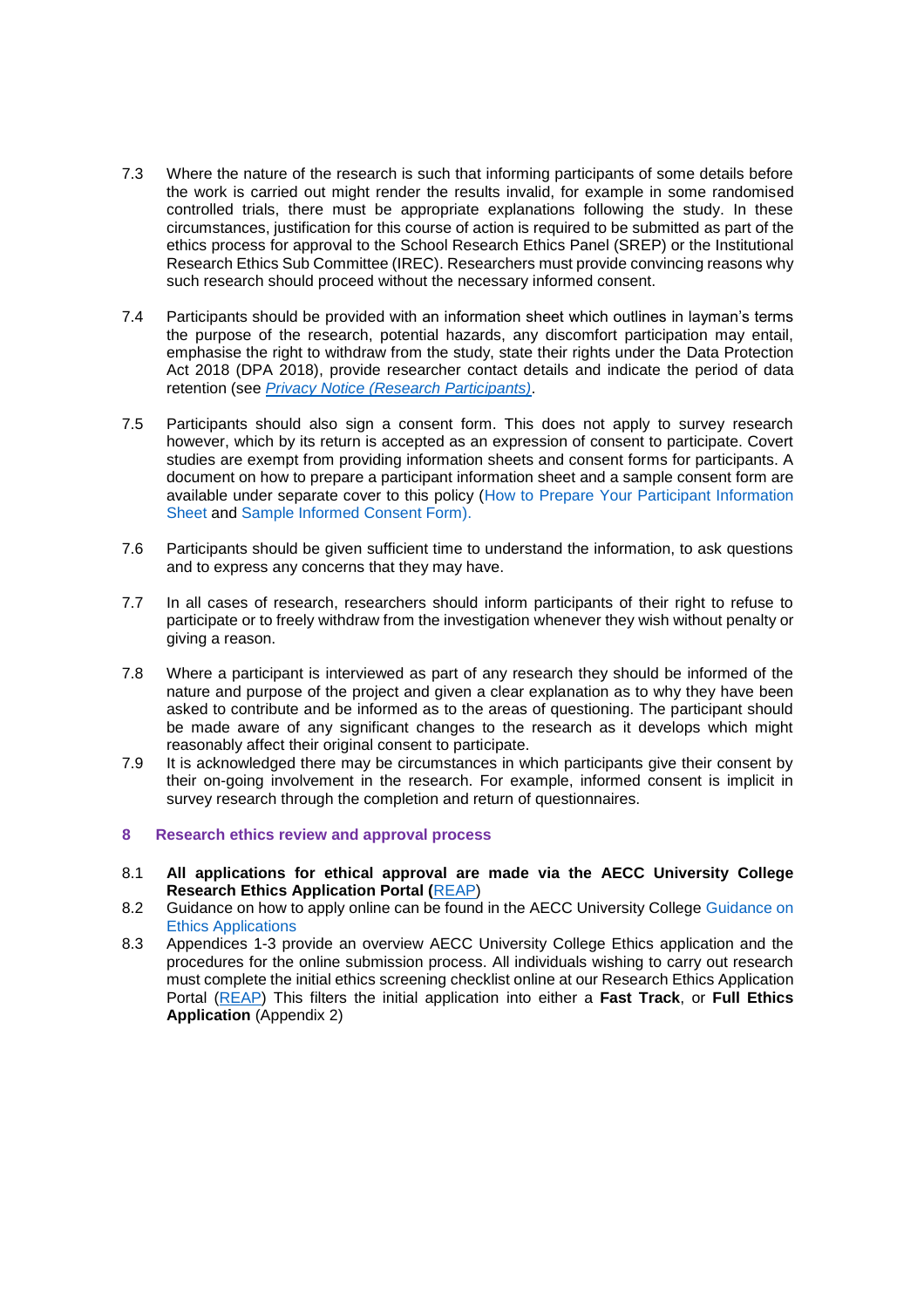

### **9 Fast Track**

- 9.1 For Undergraduate Students *Fast Track* identification requires the student's project supervisor to approve the application before submission online to the relevant school ethics committee (Appendix 1 and 2B)
- 9.2 For Academic Staff, identification as *Fast Track* should be followed by submission online to the relevant school ethics committee
- 9.3 Where patient records have been requested Fast Tracking is available once the section on Patient Records has been completed as above
- 9.4 All Fast-Track submissions referred to the School Research Ethics Panel (SREP) post screening questions will be circulated to **ONE** member of the SREP who will independently review the application and provide a decision on approval to the Chair.

# **10 Full Ethics Application**

- 10.1 Where any questions on the initial check list do not result in Fast Tracking, applicants will be required to fill in the *Full Ethics* application online (See Appendix 2).
- 10.2 All *Full Ethics Applications* referred to the School Research Ethics Panel (SREP) post screening questions will be circulated to **TWO** members of the SREP who will independently review the application and provide a decision on approval to the Chair.

# **11 Further information**

- 11.1 Patients attending a private clinic (e.g., chiropractic clinic) are not, for the purposes of ethical review, classed as NHS patients. In these cases, the researcher must apply via AECC University College online Research Ethics Application Portal [\(REAP\)](https://reap.aecc.ac.uk/) and follow the procedure outlined in this section.
- 11.2 Studies involving further analysis of existing data (secondary analysis) will require ethical approval. These studies will normally be considered as minimal risk, and the use of such data allowed if:
	- The data are completely anonymous when provided to the researcher and it is not possible to identify participants from any resulting write-up
	- The data are stored securely and appropriately destroyed (usually when the research project is complete (See the AECC University College [GDPR Data Protection Policy\)](https://aeccacuk-my.sharepoint.com/:b:/g/personal/dnewell_aecc_ac_uk/EbcT9O5LTqxPnivsDglCWsEBxmF66p0L96ptzVzGqxArDA?e=w3T3WK)
- 11.3 All applications are reviewed for adherence to ethical principles only and not on issues of research methodology including research questions, research design, and data collection and analysis methods.

#### **12 Appeals**

- 12.1 If at any stage the application for ethical approval is likely to be rejected, this will normally be referred back to the researcher with the deficiencies of the application identified, giving the researcher the opportunity of a further submission.
- 12.2 Where an application for ethical approval is not approved by the School Research Ethics Panel (SREP), the researcher has the opportunity to appeal through the Institutional Research Ethics Sub Committee (IREC). The decision of this committee is final, and the matter is concluded at this point.

## **13 Other relevant documents and links**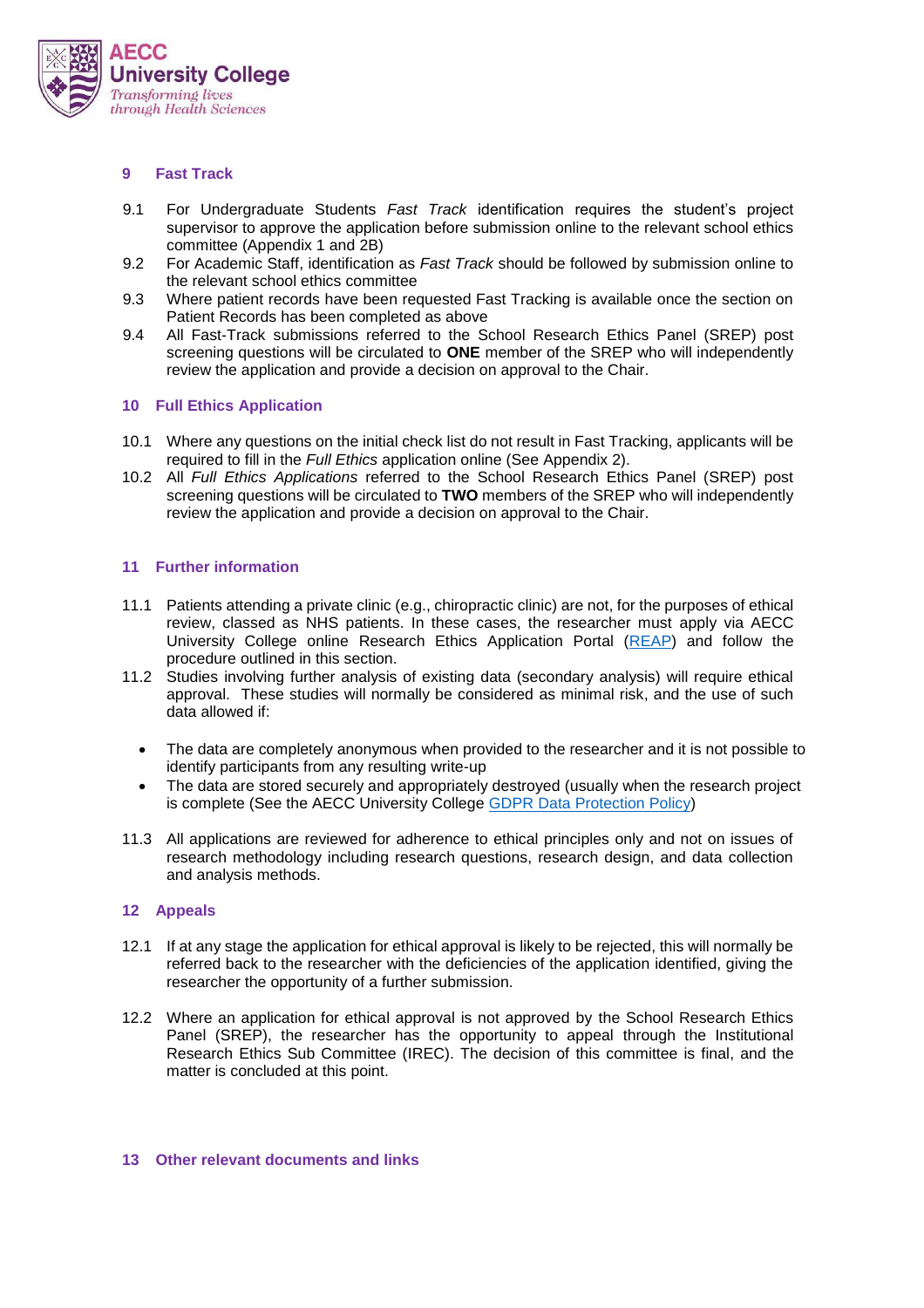- *AECC University College online Research Ethics Application Portal* [\(REAP\)](https://reap.aecc.ac.uk/)
- *Academic Committees Membership and Terms of Reference*
- **[General Data Protection Regulation](https://ico.org.uk/for-organisations/guide-to-data-protection/guide-to-the-general-data-protection-regulation-gdpr/)**
- [Mental Capacity Act 2005](https://www.legislation.gov.uk/ukpga/2005/9/contents)
- [Research Misconduct Policy and Procedure.](https://public.aecc.ac.uk/files/01.%20Administration/03.%20Staff%20Information/1.%20Staff%20Handbook,%20Policies%20and%20Procedures/Research%20Misconduct%20Policy%20and%20Procedure.pdf)
- [Data Protection Policy](https://aeccacuk-my.sharepoint.com/:b:/g/personal/dnewell_aecc_ac_uk/EbcT9O5LTqxPnivsDglCWsEBxmF66p0L96ptzVzGqxArDA?e=lYjzvX)
- [Privacy Notice \(Research Participants\)](https://aeccacuk-my.sharepoint.com/:b:/g/personal/dnewell_aecc_ac_uk/EdNJDPfHoRVJuffRlqfZfREBhfmoYsHLNbfZuy8GkW0ztw?e=wQ6dDH)
- [Guidance on Ethics Approval](https://aeccacuk-my.sharepoint.com/:w:/g/personal/dnewell_aecc_ac_uk/EaoVnzxPprFMoEbL0dTug8ABJ5sBTUDgipMuDcZ4K4kqrw?e=Pf2eKK&wdLOR=cF8CC7576-8E90-AF48-A600-8F806C7D3CA4) and online submission
- [Research with Children and Young People](https://www.invo.org.uk/wp-content/uploads/2016/01/involvingcyp-tips-keyissues-January2016.pdf)

| Version:          | 3.0                                                                  |
|-------------------|----------------------------------------------------------------------|
| Approved by:      | Academic Board                                                       |
| Originator/Author | Dave Newell                                                          |
| Policy Owner      | Director of Research                                                 |
| Reference/ source | Based on AECC Research Ethics Code of Practice: Policy and Procedure |
| Date approved     | June 2021                                                            |
| Effective from    | September 2021                                                       |
| Review date       | January 2023 (Research and Innovation Committee)                     |
| Target            | Academic staff and all students                                      |
| Policy location   | SIP/VLE, Public website                                              |
| Equality analysis |                                                                      |
| Amendment         |                                                                      |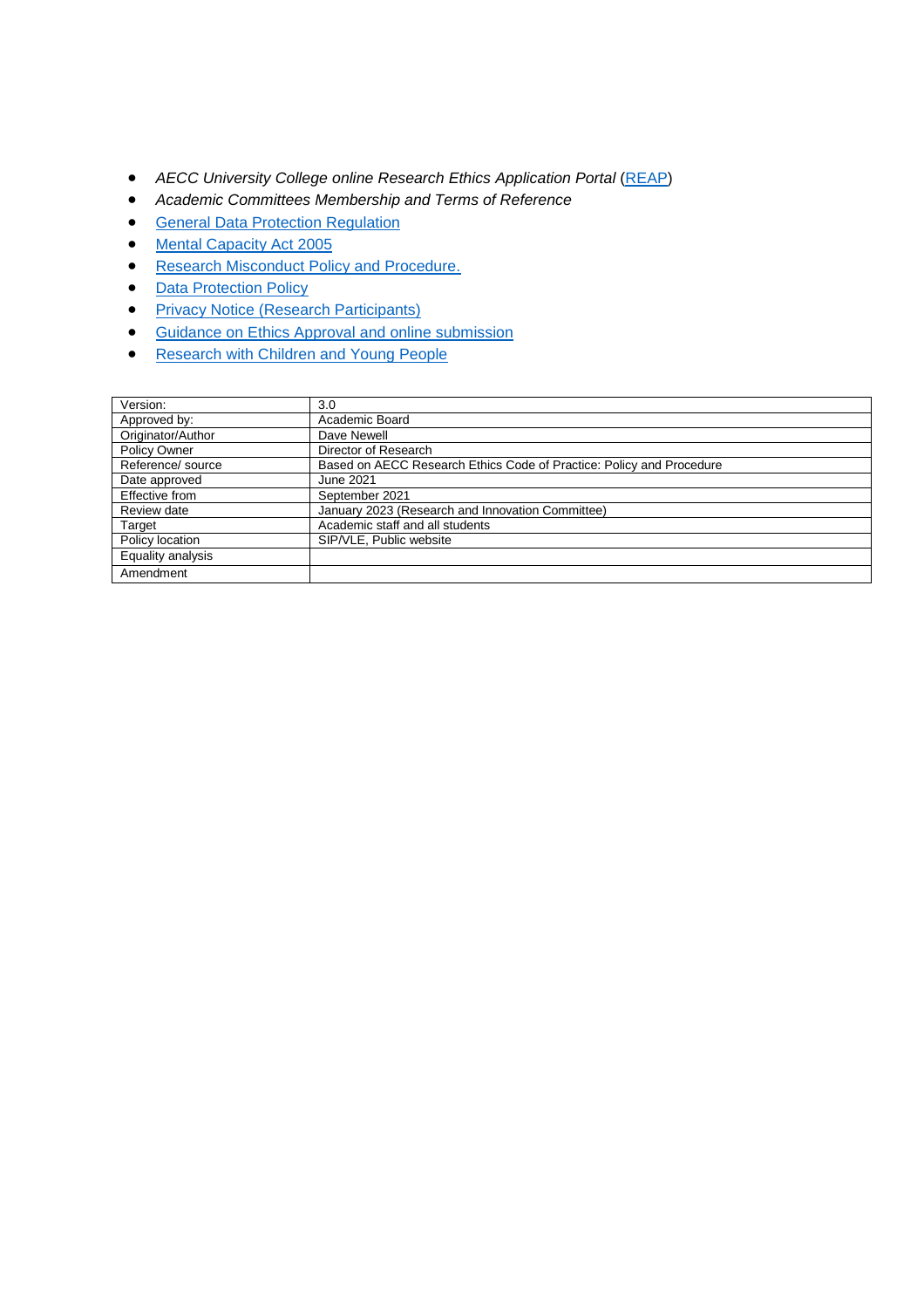

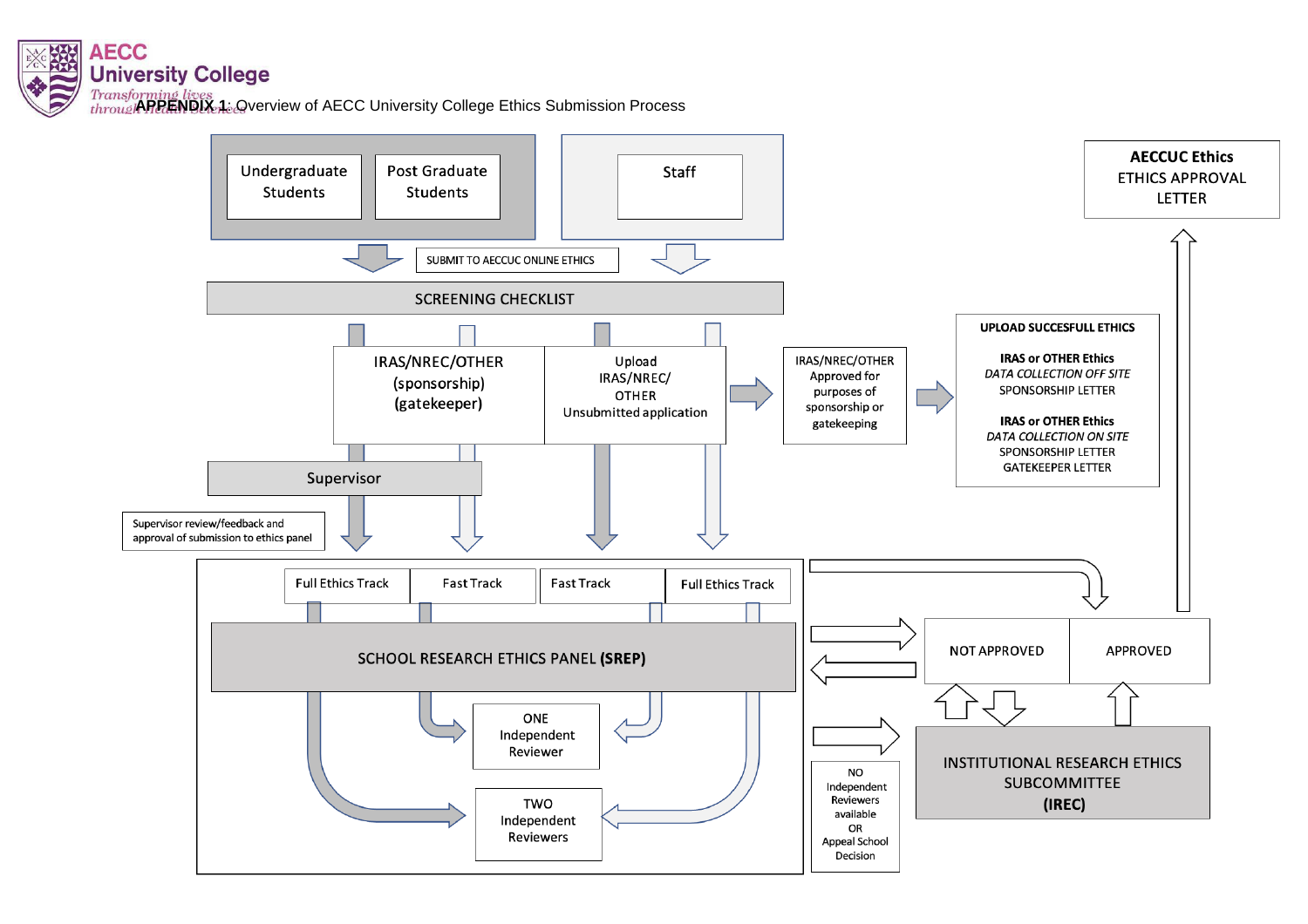## **APPENDIX 2A**: Initial screening checklist (All Ethics Applications)

- a) Will the study involve recruitment of patients or staff through the NHS?
- b) Will the study involve use of x-rays or magnetic resonance?
- c) Will the study require access to patient records from the AECC University College clinic?
- d) Does your research involve animals?
- e) Will the study involve participants who are particularly vulnerable or unable to give informed consent (e.g. children under 16, people with declared mental health issues, prisoners, people in health and social care settings, addicts, or those with learning difficulties or cognitive impairments – or for faculty research, your own students?)
- f) Will your research involve deliberately misleading participants in anyway?
- g) Will financial inducements (other than reasonable expenses and compensations for time) be offered to participants?
- h) Are there risks of participants experiencing either physical or psychological distress or discomfort?
- i) Will personal data other than gender and age of participant be collected as part of the study?
- j) Are drug placebos or other substances (e.g., food substances, vitamins) to be administered to participants, or will the study involve invasive, intrusive or potentially harmful procedures or the use of mechanical devices?
- k) Will blood or tissue samples be obtained from participants?
- l) Will the study involve prolonged or repetitive testing?
- m) Will you describe the main experimental procedures to participants in advance so that they are informed about what to expect?
- n) Will you tell participants that their participation is voluntary?
- o) If the research is observational, will you ask participants for their consent to being observed?
- p) Will the study involve sensitive topics that might be considered offensive, distressing, politically or socially sensitive, deeply personal, or in breach of the law (e.g. criminal activities, sexual behaviour, personal appearance, ethnic status, experience of violence, addiction, religion, or financial circumstances)? Select...
- q) Will you tell participants that they may withdraw from the research at any time and for any reason?
- r) Will questionnaires/surveys, will you give participants the option of omitting questions they do not want to answer?
- s) Will you tell participants that their data will be treated with full confidentiality and that, if published, it will not be identifiable as theirs?
- t) Will you debrief participants at the end of their participation (i.e. give them a brief explanation of the study and information on how to access research findings)?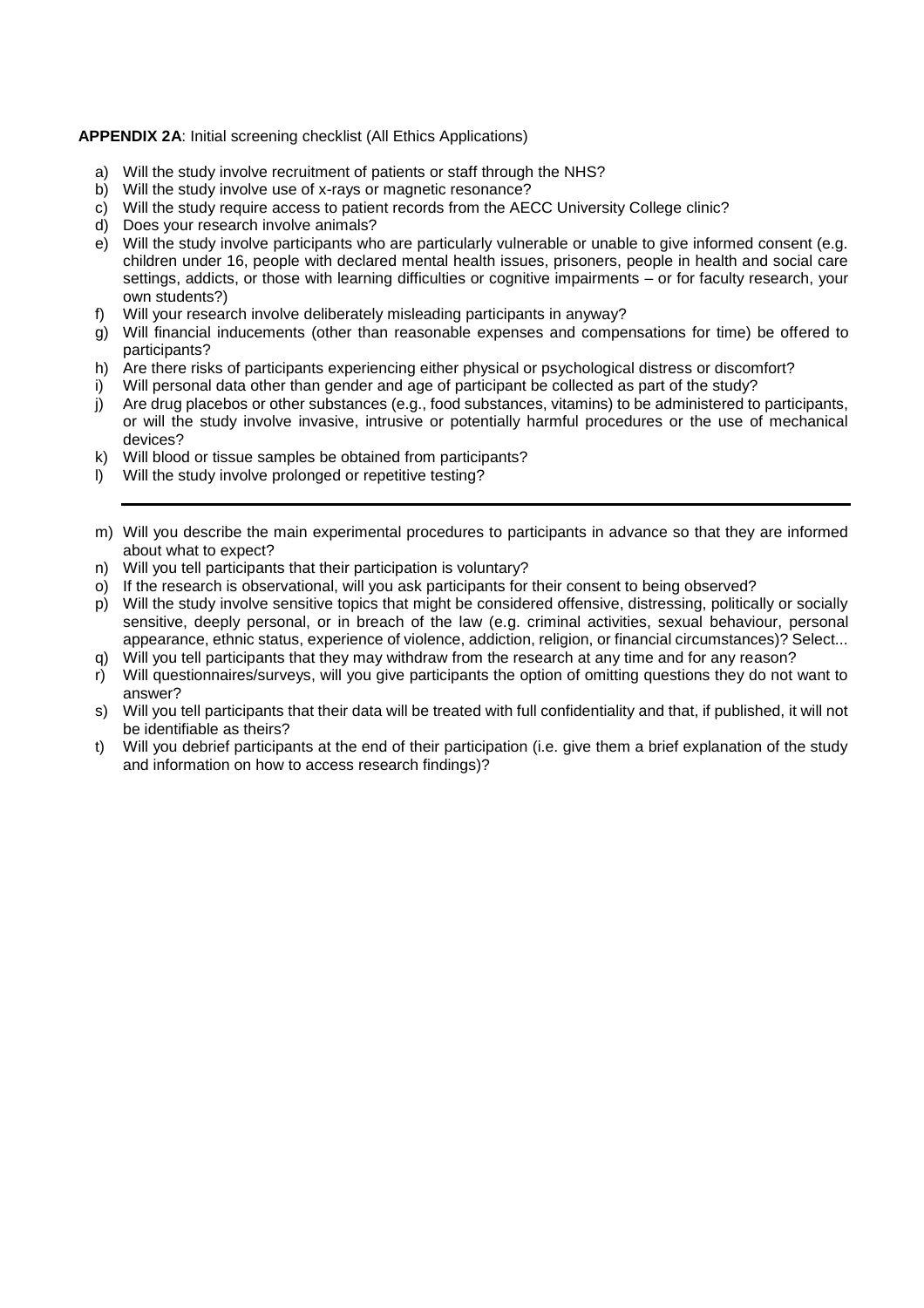

### **APPENDIX 2B**: Screening algorithm

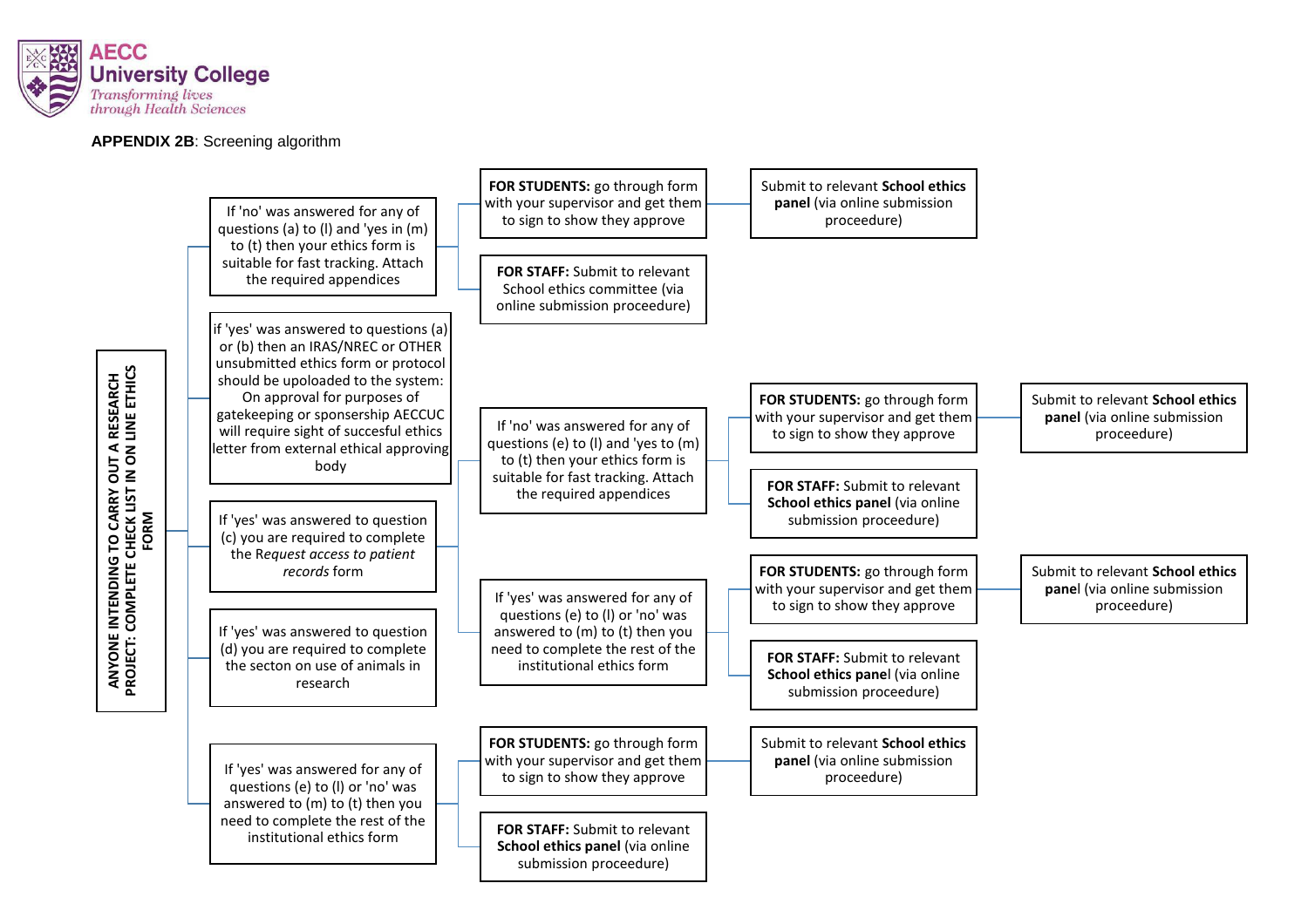